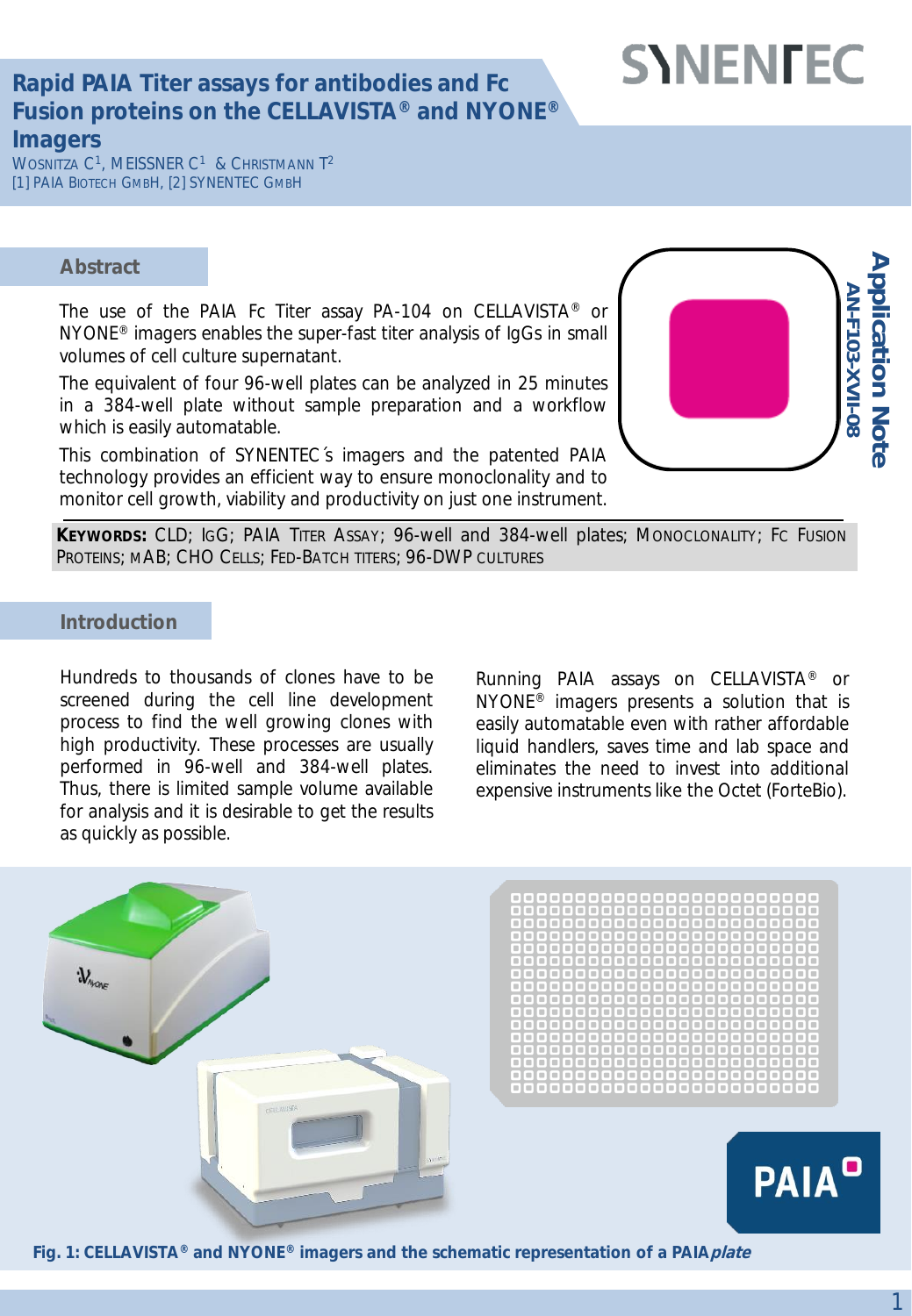## **SYNENFEC**

## **Applications**

PA-104 Fc titer assays are used to identify high producer clones in static 96- or 384-well plate cultures, typically 14 days after single cell deposition. Clone rankings can be obtained without using calibration standards or by using already existing calibration data from previous assays.

Fed-Batch titers from e.g. 96-DWP cultures can be measured by diluting samples with fresh medium depending on the expected titers.

Both applications have been automated with liquid handlers equipped with 96-channel heads, e.g. from Hamilton, Tecan, Agilent and Dynamic Devices.

## **Assay Principle**

PAIA assays are fluorescent bead-based immunoassays that are carried out in singleuse 384-well plates. Each of the wells has a transparent protrusion on an otherwise black well bottom. The protrusions are used to separate bead-bound marker from unbound fluorescence marker.

The Fc titer assay kit (PA-104) is designed for the rapid quantification of all Fc-domain containing proteins like IgGs, bispecifics and Fc Fusion proteins in sample volumes of  $5 - 15$   $\mu$ L. The assay uses capture beads with an immobilized IgG and a fluorescence labeled Protein A reagent as the marker.

The assay is a competitive assay in which the . analyte in the sample binds to the labeled ProteinA and any remaining Protein A reagent is bound to the beads, which leads to a decrease of fluorescence intensity. Hence, high analyte concentrations yield high fluorescence intensities and low concentrations low fluorescence intensities.

The dynamic range starts from a few  $\mu q/mL$ and extends to  $400 \mu g/mL$ . Samples can be taken directly from cell culture supernatants and be used in the assay without dilution.

Cells do not have to be removed from the samples.



#### **Fig. 2: PAIA assay workflow**

1 - Addition of ProteinA reagent, 2 - Addition of sample, 3 - Shaking on an orbital shaker for 15 mins, 4 - Bead settling 5 mins and 5 - Read out on Cellvista or NyONE imager.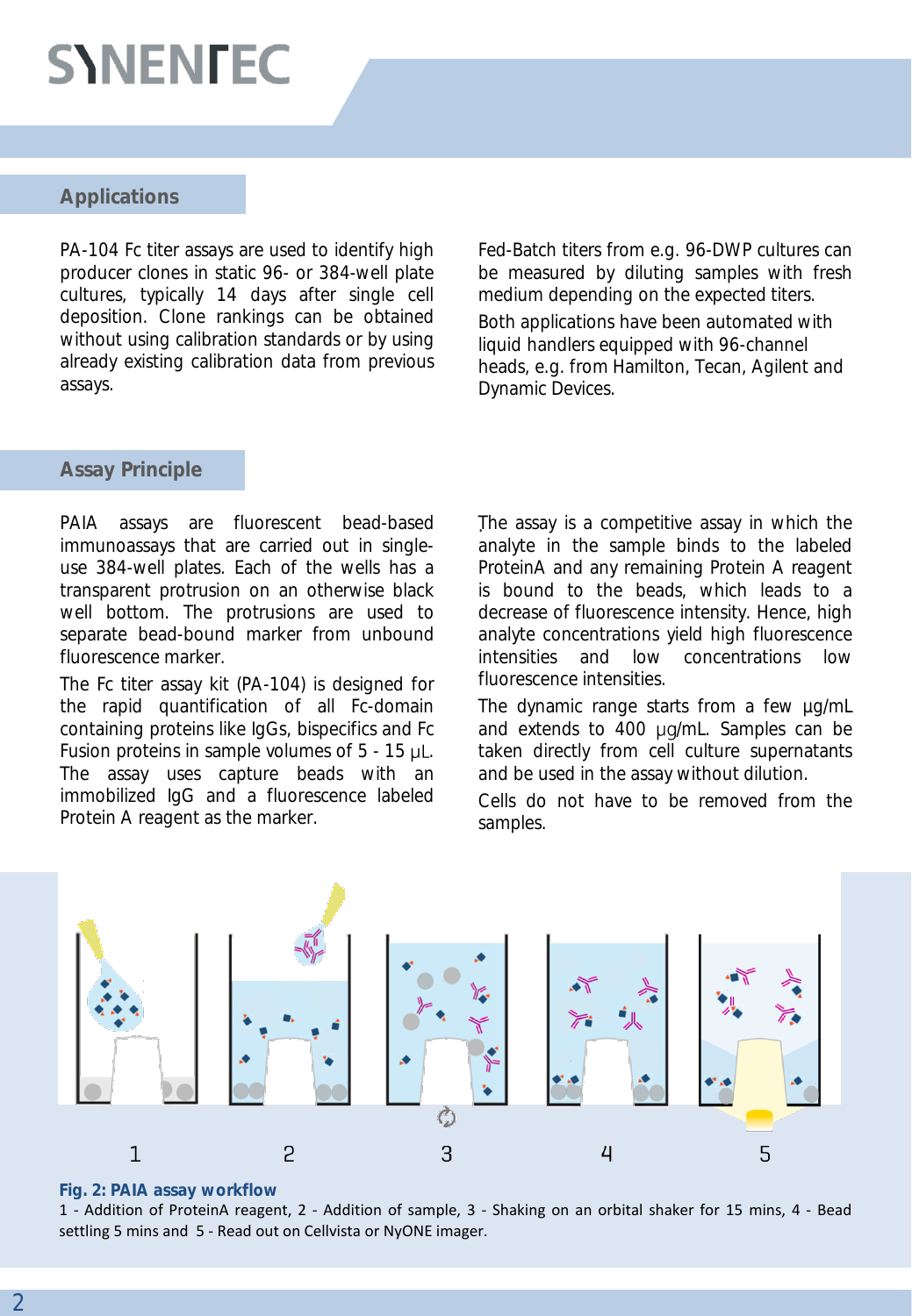

#### **Protocol**

The Fc titer assay was performed according to the standard protocol. Firstly, ProteinA reagent was added to the wells of the PAIAplate containing dried capture beads. Afterwards the samples were added. The IgG1 was tested at different reagent:sample volume ratios to illustrate how the assay range can be modulated. The comparison of the three analytes was performed with volumes of 30 µL ProteinA reagent and 10 µL sample.

Calibration standards for an IgG1, an IgG4 and a Fc fusion protein were prepared in GIBCO® FreeStyle™ CHO Expression medium. Calibration standards were measured in triplicates.

The PAIAplates were incubated for 15 minutes on an orbital shaker at 2300 rpm. After 5 minutes of bead sedimentation the measurement was performed with the 10x objective at an excitation wavelength of around 640 nm (red channel on the NYONE®).

Using the NYONE® wizard for PAIA assays, only one image in the center of each well was taken at a fixed focus position, resulting in a measurement time of 3 minutes for the whole plate.

The measured values for the fluorescence intensity were imported into the PAIA evaluation software for data analysis.

#### **Results**

The calibration curves for all three analytes (Fig.3) show very similar shapes with only slight differences.

The titers are most accurate in the concentration range that corresponds to the steep part of the calibration curve. The assay range can be easily tuned by the reagent:sample volume ratio, which is only a small change in the protocol (Fig. 4).

If higher sensitivity is needed because the expected IgG titers are low, one may use a reagent:sample volume ratio of 25:15 µl which will shift the assay range towards lower concentrations and allow reliable analysis of samples below 10 µg/mL.

On the contrary, if the titers in the samples are expected to be on the higher end, a 35:5 µL reagent:sample volume ratio is recommended, allowing to quantify non-diluted samples up to 400 µg/mL.



**Fig. 3: Calibration curves for IgG1, IgG4 and a Fc Fusion protein**



**Fig. 4: Calibration curves for different sample volumes**